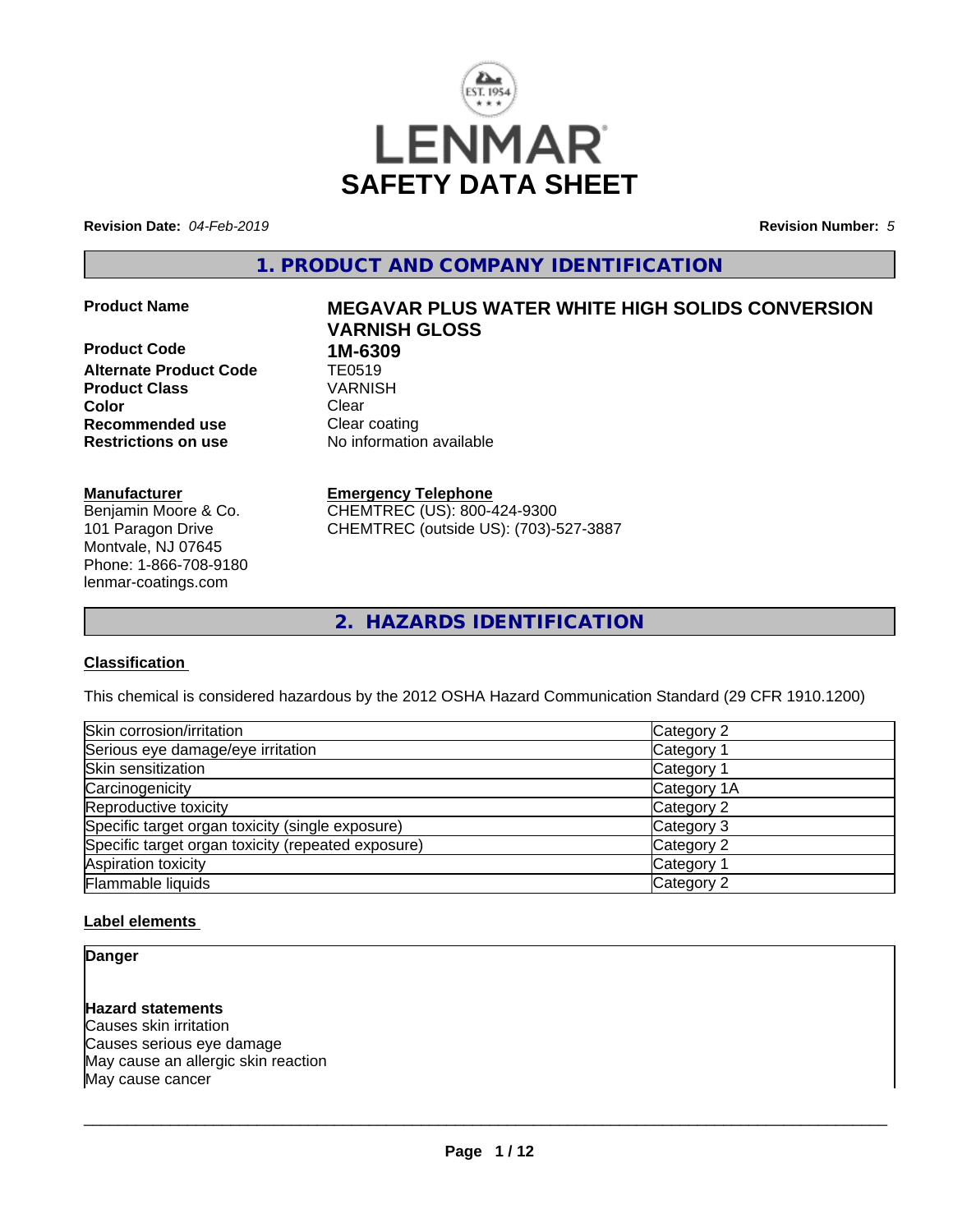\_\_\_\_\_\_\_\_\_\_\_\_\_\_\_\_\_\_\_\_\_\_\_\_\_\_\_\_\_\_\_\_\_\_\_\_\_\_\_\_\_\_\_\_\_\_\_\_\_\_\_\_\_\_\_\_\_\_\_\_\_\_\_\_\_\_\_\_\_\_\_\_\_\_\_\_\_\_\_\_\_\_\_\_\_\_\_\_\_\_\_\_\_

Suspected of damaging fertility or the unborn child May cause drowsiness or dizziness May cause damage to organs through prolonged or repeated exposure May be fatal if swallowed and enters airways Highly flammable liquid and vapor



### **Precautionary Statements - Prevention**

Obtain special instructions before use

Do not handle until all safety precautions have been read and understood

Use personal protective equipment as required

Wash face, hands and any exposed skin thoroughly after handling

Contaminated work clothing should not be allowed out of the workplace

Wear protective gloves

Do not breathe dust/fume/gas/mist/vapors/spray

Use only outdoors or in a well-ventilated area

Keep away from heat, hot surfaces, sparks, open flames and other ignition sources. No smoking

Keep container tightly closed

Ground/bond container and receiving equipment

Use explosion-proof electrical/ventilating/lighting/equipment

Use only non-sparking tools

Take precautionary measures against static discharge Keep cool

#### **Precautionary Statements - Response**

IF exposed or concerned: Get medical advice/attention

**Eyes**

IF IN EYES: Rinse cautiously with water forseveral minutes. Remove contact lenses, if present and easy to do. Continue rinsing

Immediately call a POISON CENTER or doctor/physician

**Skin**

If skin irritation or rash occurs: Get medical advice/attention

IF ON SKIN (or hair): Remove/Take off immediately all contaminated clothing. Rinse skin with water/shower Wash contaminated clothing before reuse

**Inhalation**

IF INHALED: Remove victim to fresh air and keep at rest in a position comfortable for breathing

**Ingestion**

IF SWALLOWED: Immediately call a POISON CENTER or doctor/physician

Do NOT induce vomiting

#### **Fire**

In case of fire: Use CO2, dry chemical, or foam for extinction

#### **Precautionary Statements - Storage**

Store locked up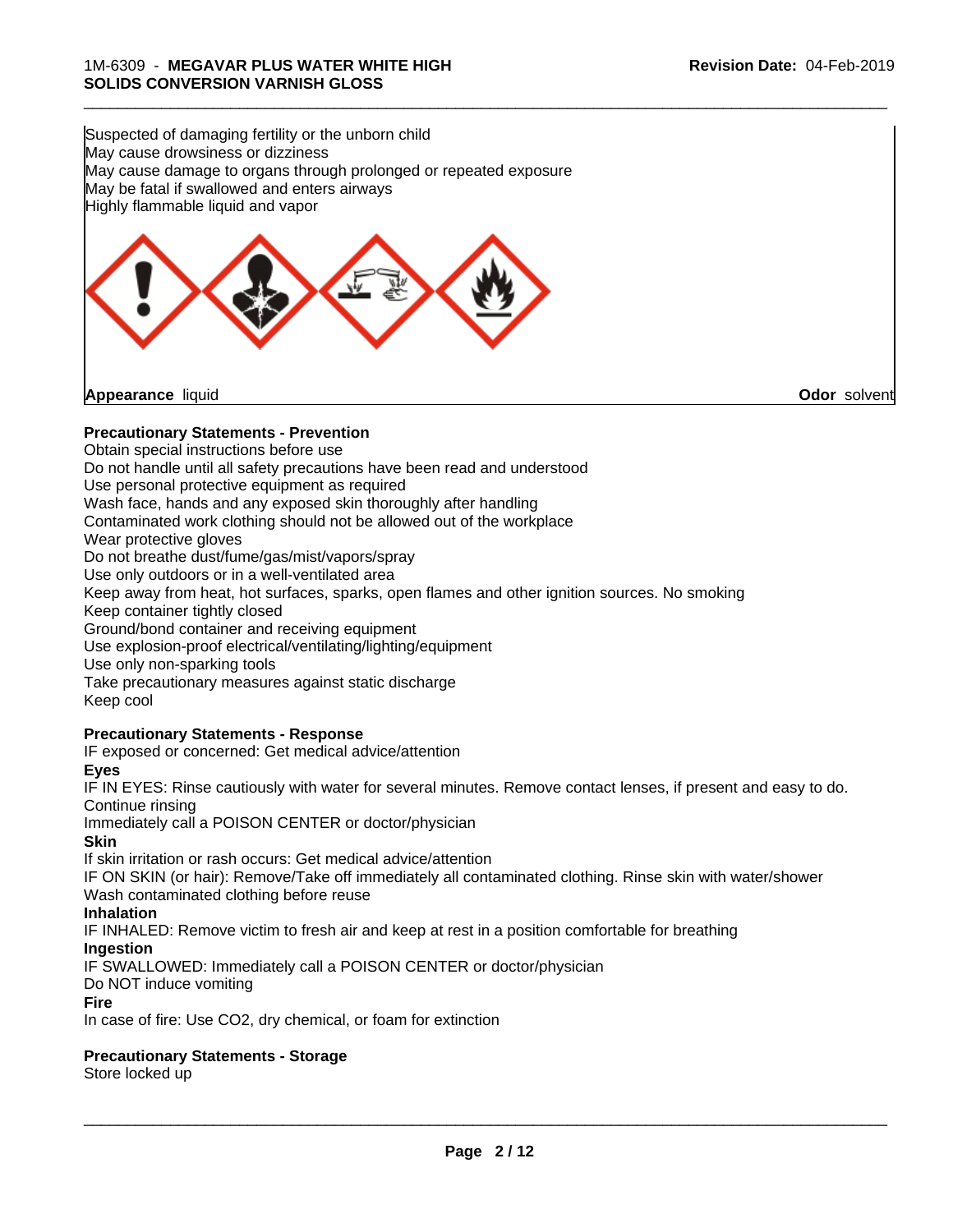Store in a well-ventilated place. Keep container tightly closed

#### **Precautionary Statements - Disposal**

Dispose of contents/container to an approved waste disposal plant

#### **Hazards not otherwise classified (HNOC)**

Not applicable

#### **Other information**

No information available

#### **Other hazards**

 **IMPORTANT:** Designed to be mixed with other components. Mixture will have hazards of all components. Before opening packages, read all warning labels. Follow all precautions.

#### **3. COMPOSITION INFORMATION ON COMPONENTS**

\_\_\_\_\_\_\_\_\_\_\_\_\_\_\_\_\_\_\_\_\_\_\_\_\_\_\_\_\_\_\_\_\_\_\_\_\_\_\_\_\_\_\_\_\_\_\_\_\_\_\_\_\_\_\_\_\_\_\_\_\_\_\_\_\_\_\_\_\_\_\_\_\_\_\_\_\_\_\_\_\_\_\_\_\_\_\_\_\_\_\_\_\_

| <b>Chemical name</b> | <b>CAS No.</b> | Weight-%    |
|----------------------|----------------|-------------|
| Isobutyl alcohol     | 78-83-1        | $10 - 15$   |
| Ethanol              | 64-17-5        | $10 - 15$   |
| n-Butyl acetate      | 123-86-4       | $5 - 10$    |
| Xylene               | 1330-20-7      | $5 - 10$    |
| Toluene              | 108-88-3       | - 5         |
| Isopropyl alcohol    | 67-63-0        | - 5         |
| Ethyl benzene        | $100 - 41 - 4$ | ' - 5       |
| Formaldehyde         | $50-00-0$      | $0.1 - 0.5$ |

## **4. FIRST AID MEASURES**

#### **Description of first aid measures**

| <b>General Advice</b>             | If symptoms persist, call a physician. Show this safety data sheet to the doctor in<br>attendance.                                                                                                                                  |  |  |
|-----------------------------------|-------------------------------------------------------------------------------------------------------------------------------------------------------------------------------------------------------------------------------------|--|--|
| <b>Eye Contact</b>                | Immediate medical attention is required. Immediately flush with plenty of water.<br>After initial flushing, remove any contact lenses and continue flushing for at least<br>15 minutes.                                             |  |  |
| <b>Skin Contact</b>               | Wash off immediately with soap and plenty of water while removing all<br>contaminated clothes and shoes. If skin irritation persists, call a physician. Wash<br>clothing before reuse. Destroy contaminated articles such as shoes. |  |  |
| <b>Inhalation</b>                 | Move to fresh air. If symptoms persist, call a physician.<br>If not breathing, give artificial respiration. Call a physician immediately.                                                                                           |  |  |
| Ingestion                         | Clean mouth with water and afterwards drink plenty of water. Do not induce<br>vomiting without medical advice. Never give anything by mouth to an unconscious<br>person. Consult a physician.                                       |  |  |
| <b>Protection Of First-Aiders</b> | Use personal protective equipment.                                                                                                                                                                                                  |  |  |
| <b>Most Important</b>             | May cause allergic skin reaction.                                                                                                                                                                                                   |  |  |
|                                   |                                                                                                                                                                                                                                     |  |  |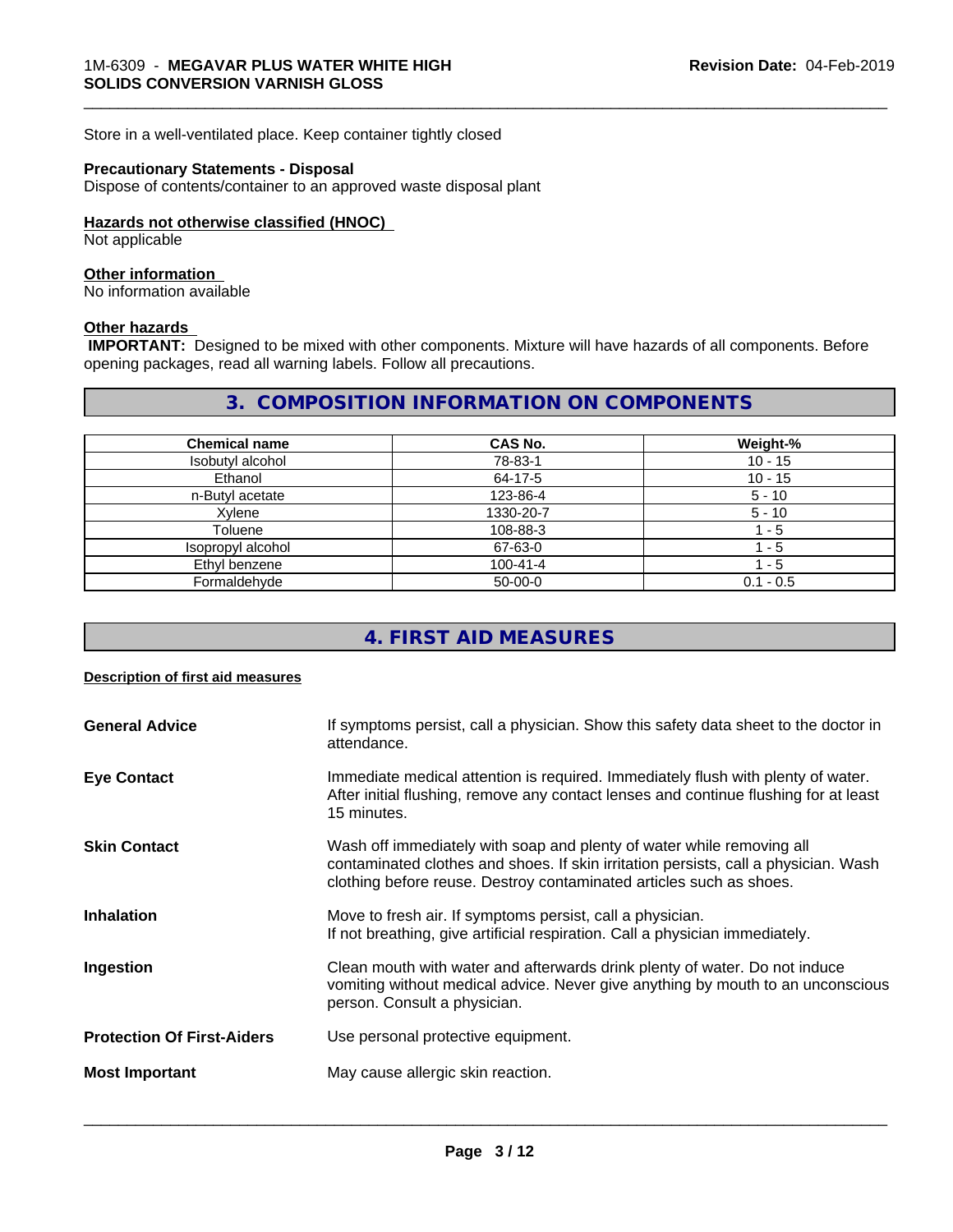**Symptoms/Effects**

| <b>Notes To Physician</b>                                                                         | Treat symptomatically. |                                       |                                                                                                                                                                                                                                                                                     |  |
|---------------------------------------------------------------------------------------------------|------------------------|---------------------------------------|-------------------------------------------------------------------------------------------------------------------------------------------------------------------------------------------------------------------------------------------------------------------------------------|--|
|                                                                                                   |                        | 5. FIRE-FIGHTING MEASURES             |                                                                                                                                                                                                                                                                                     |  |
| <b>Flammable Properties</b>                                                                       |                        |                                       | Vapors may travel considerable distance to a source of<br>ignition and flash back. Vapors may cause flash fire.                                                                                                                                                                     |  |
| <b>Suitable Extinguishing Media</b>                                                               |                        | surrounding environment.              | Foam, dry powder or water. Use extinguishing measures<br>that are appropriate to local circumstances and the                                                                                                                                                                        |  |
| <b>Protective Equipment And Precautions For</b><br><b>Firefighters</b>                            |                        | and full protective gear.             | As in any fire, wear self-contained breathing apparatus<br>pressure-demand, MSHA/NIOSH (approved or equivalent)                                                                                                                                                                     |  |
| <b>Hazardous combustion products</b>                                                              |                        | which may be toxic and/or irritating. | Burning may result in carbon dioxide, carbon monoxide<br>and other combustion products of varying composition                                                                                                                                                                       |  |
| <b>Specific Hazards Arising From The Chemical</b>                                                 |                        | vapors.                               | Flammable. Flash back possible over considerable<br>distance. Keep product and empty container away from<br>heat and sources of ignition. Closed containers may<br>rupture if exposed to fire or extreme heat. Thermal<br>decomposition can lead to release of irritating gases and |  |
| <b>Sensitivity To Mechanical Impact</b>                                                           |                        | No                                    |                                                                                                                                                                                                                                                                                     |  |
| <b>Sensitivity To Static Discharge</b>                                                            |                        | Yes                                   |                                                                                                                                                                                                                                                                                     |  |
| <b>Flash Point Data</b><br>Flash Point (°F)<br>Flash Point (°C)<br><b>Method</b>                  |                        | 58.0<br>14.4<br><b>PMCC</b>           |                                                                                                                                                                                                                                                                                     |  |
| <b>Flammability Limits In Air</b>                                                                 |                        |                                       |                                                                                                                                                                                                                                                                                     |  |
| Lower flammability limit:<br><b>Upper flammability limit:</b>                                     |                        | Not available<br>Not available        |                                                                                                                                                                                                                                                                                     |  |
| Health: 2<br><u>NFPA</u>                                                                          | Flammability: 3        | Instability: 0                        | <b>Special: Not Applicable</b>                                                                                                                                                                                                                                                      |  |
| <b>NFPA Legend</b><br>0 - Not Hazardous<br>1 - Slightly<br>2 - Moderate<br>3 - High<br>4 - Severe |                        |                                       |                                                                                                                                                                                                                                                                                     |  |

*The ratings assigned are only suggested ratings, the contractor/employer has ultimate responsibilities for NFPA ratings where this system is used.*

*Additional information regarding the NFPA rating system is available from the National Fire Protection Agency (NFPA) at www.nfpa.org.*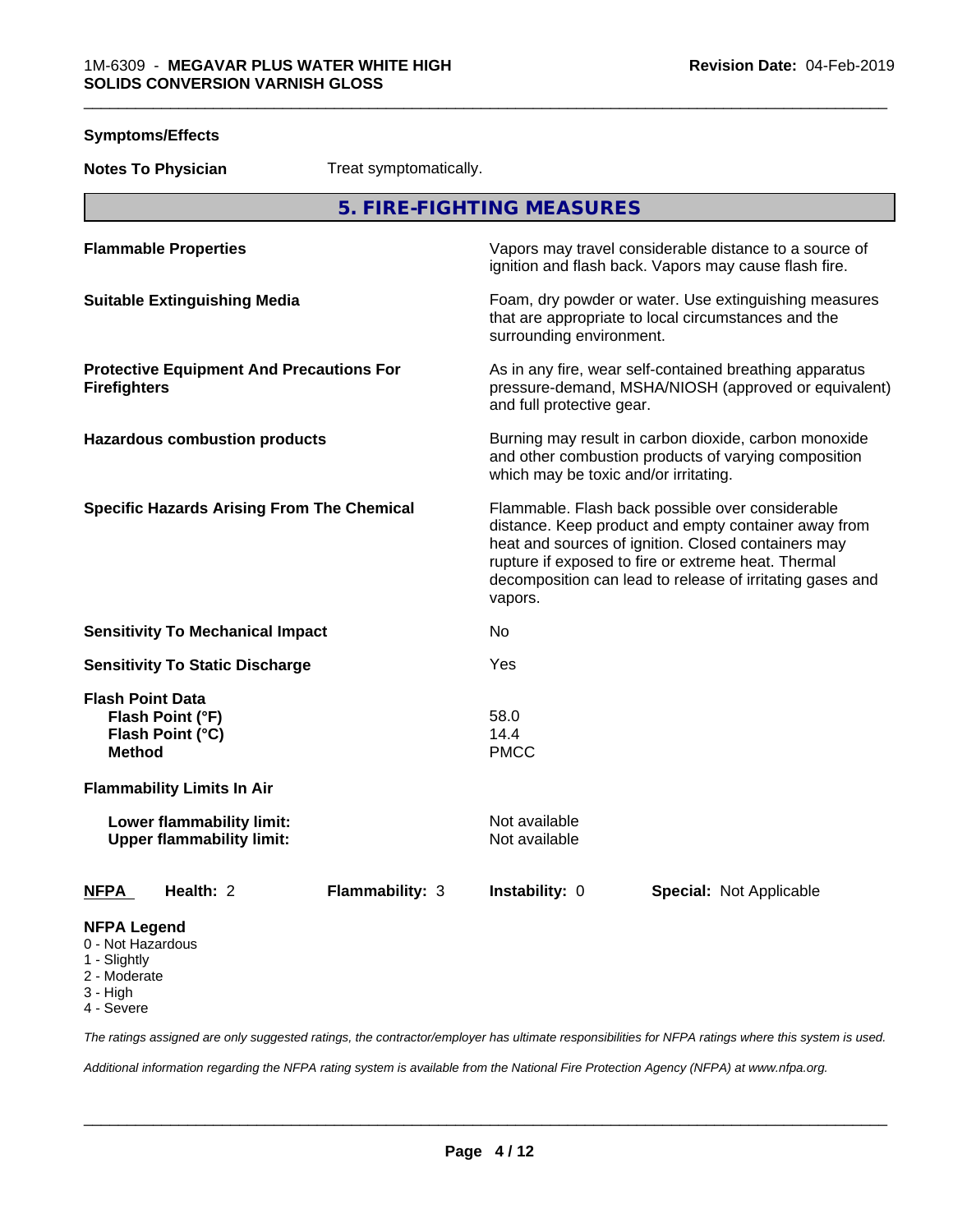## **6. ACCIDENTAL RELEASE MEASURES**

\_\_\_\_\_\_\_\_\_\_\_\_\_\_\_\_\_\_\_\_\_\_\_\_\_\_\_\_\_\_\_\_\_\_\_\_\_\_\_\_\_\_\_\_\_\_\_\_\_\_\_\_\_\_\_\_\_\_\_\_\_\_\_\_\_\_\_\_\_\_\_\_\_\_\_\_\_\_\_\_\_\_\_\_\_\_\_\_\_\_\_\_\_

| <b>Personal Precautions</b>      | Remove all sources of ignition. Take precautions to prevent flashback. Ground<br>and bond all containers and handling equipment. Take precautionary measures<br>against static discharges. Ensure adequate ventilation. Avoid contact with skin,<br>eyes and clothing. Use personal protective equipment.                                                                                                                                                                                                                                                                                                                                                              |  |  |
|----------------------------------|------------------------------------------------------------------------------------------------------------------------------------------------------------------------------------------------------------------------------------------------------------------------------------------------------------------------------------------------------------------------------------------------------------------------------------------------------------------------------------------------------------------------------------------------------------------------------------------------------------------------------------------------------------------------|--|--|
| <b>Other Information</b>         | Prevent further leakage or spillage if safe to do so. Do not allow material to<br>contaminate ground water system. Prevent product from entering drains. Do not<br>flush into surface water or sanitary sewer system. Local authorities should be<br>advised if significant spillages cannot be contained.                                                                                                                                                                                                                                                                                                                                                             |  |  |
| <b>Environmental precautions</b> | See Section 12 for additional Ecological Information.                                                                                                                                                                                                                                                                                                                                                                                                                                                                                                                                                                                                                  |  |  |
| <b>Methods for Cleaning Up</b>   | Dam up. Soak up with inert absorbent material. Use a non-sparking or explosion<br>proof means to transfer material to a sealed, appropriate container for disposal.<br>Clean contaminated surface thoroughly.                                                                                                                                                                                                                                                                                                                                                                                                                                                          |  |  |
|                                  | 7. HANDLING AND STORAGE                                                                                                                                                                                                                                                                                                                                                                                                                                                                                                                                                                                                                                                |  |  |
| Handling                         | Avoid contact with skin, eyes and clothing. Wear personal protective equipment.<br>Do not breathe vapors or spray mist. Use only in ventilated areas. Prevent vapor<br>build-up by providing adequate ventilation during and after use.<br>Take precautionary measures against static discharges. To avoid ignition of<br>vapors by static electricity discharge, all metal parts of the equipment must be<br>grounded. Keep away from heat, sparks and flame. Do not smoke. Extinguish all<br>flames and pilot lights, and turn off stoves, heaters, electric motors and other<br>sources of ignition during use and until all vapors are gone. Ignition and/or flash |  |  |
|                                  | back may occur.                                                                                                                                                                                                                                                                                                                                                                                                                                                                                                                                                                                                                                                        |  |  |
| <b>Storage</b>                   | Keep containers tightly closed in a dry, cool and well-ventilated place. Keep away<br>from heat. Keep away from open flames, hot surfaces and sources of ignition.<br>Keep in properly labeled containers. Keep out of the reach of children.                                                                                                                                                                                                                                                                                                                                                                                                                          |  |  |
| <b>Incompatible Materials</b>    | Incompatible with strong acids and bases and strong oxidizing agents.                                                                                                                                                                                                                                                                                                                                                                                                                                                                                                                                                                                                  |  |  |
|                                  | Technical measures/Precautions Ensure adequate ventilation. Use only where airflow will keep vapors from building<br>up in or near the work area in adjoining rooms. Comply with all national, state, and<br>local codes pertaining to the storage, handling, dispensing and disposal of<br>flammable liquids.                                                                                                                                                                                                                                                                                                                                                         |  |  |
|                                  | Dissipate static electricity during transfer by grounding and bonding containers<br>and equipment before transferring material. All equipment should be non-sparking<br>and explosion proof. Use explosion proof electrical equipment for ventilation,<br>lighting and material handling.                                                                                                                                                                                                                                                                                                                                                                              |  |  |

## **8. EXPOSURE CONTROLS/PERSONAL PROTECTION**

## **Exposure Limits**

|  | <b>Chamu</b><br>-------<br>---<br>чанк<br>--- | <b>ACGIF</b><br>. . | ----<br>DE.<br>. .<br>``<br>-- |
|--|-----------------------------------------------|---------------------|--------------------------------|
|--|-----------------------------------------------|---------------------|--------------------------------|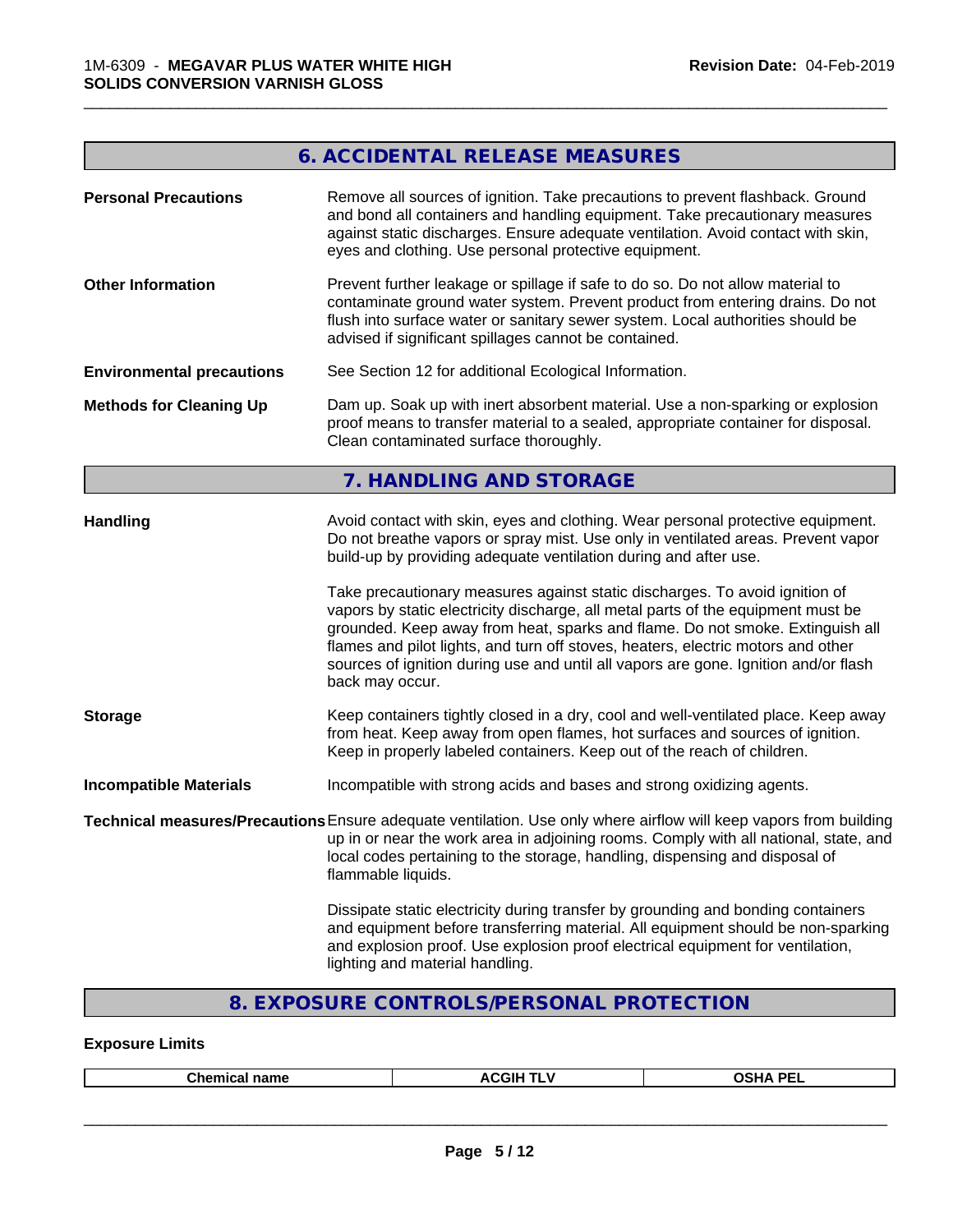#### 1M-6309 - **MEGAVAR PLUS WATER WHITE HIGH SOLIDS CONVERSION VARNISH GLOSS**

| Isobutyl alcohol  | 50 ppm - TWA      | 100 ppm - TWA               |
|-------------------|-------------------|-----------------------------|
|                   |                   | 300 mg/m <sup>3</sup> - TWA |
| Ethanol           | STEL: 1000 ppm    | 1000 ppm - TWA              |
|                   |                   | 1900 mg/m $3$ - TWA         |
| n-Butyl acetate   | 150 ppm - TWA     | 150 ppm - TWA               |
|                   | 200 ppm - STEL    | 710 mg/m $3$ - TWA          |
| Xylene            | 100 ppm - TWA     | 100 ppm - TWA               |
|                   | 150 ppm - STEL    | 435 mg/m <sup>3</sup> - TWA |
| Toluene           | 20 ppm - TWA      | 200 ppm - TWA               |
|                   |                   | 300 ppm - Ceiling           |
| Isopropyl alcohol | 200 ppm - TWA     | 400 ppm - TWA               |
|                   | 400 ppm - STEL    | 980 mg/m $3$ - TWA          |
| Ethyl benzene     | 20 ppm - TWA      | $100$ ppm $-$ TWA           |
|                   |                   | 435 mg/m <sup>3</sup> - TWA |
| Formaldehyde      | 0.3 ppm - Ceiling | 0.75 ppm - TWA              |
|                   | Sensitizer        | 2 ppm - STEL                |

\_\_\_\_\_\_\_\_\_\_\_\_\_\_\_\_\_\_\_\_\_\_\_\_\_\_\_\_\_\_\_\_\_\_\_\_\_\_\_\_\_\_\_\_\_\_\_\_\_\_\_\_\_\_\_\_\_\_\_\_\_\_\_\_\_\_\_\_\_\_\_\_\_\_\_\_\_\_\_\_\_\_\_\_\_\_\_\_\_\_\_\_\_

#### **Legend**

ACGIH - American Conference of Governmental Industrial Hygienists Exposure Limits OSHA - Occupational Safety & Health Administration Exposure Limits N/E - Not Established

#### **Appropriate engineering controls**

| <b>Engineering Measures</b>          | Ensure adequate ventilation, especially in confined areas.                                                                                                                                                                                                                                                                                                          |  |  |
|--------------------------------------|---------------------------------------------------------------------------------------------------------------------------------------------------------------------------------------------------------------------------------------------------------------------------------------------------------------------------------------------------------------------|--|--|
| <b>Personal Protective Equipment</b> |                                                                                                                                                                                                                                                                                                                                                                     |  |  |
| <b>Eye/Face Protection</b>           | Safety glasses with side-shields. If splashes are likely to occur, wear:. Tightly<br>fitting safety goggles.                                                                                                                                                                                                                                                        |  |  |
| <b>Skin Protection</b>               | Long sleeved clothing. Protective gloves.                                                                                                                                                                                                                                                                                                                           |  |  |
| <b>Respiratory Protection</b>        | Use only with adequate ventilation. In operations where exposure limits are<br>exceeded, use a NIOSH approved respirator that has been selected by a<br>technically qualified person for the specific work conditions. When spraying the<br>product or applying in confined areas, wear a NIOSH approved respirator<br>specified for paint spray or organic vapors. |  |  |
| <b>Hygiene Measures</b>              | Avoid contact with skin, eyes and clothing. Remove and wash contaminated<br>clothing before re-use. Wash thoroughly after handling.                                                                                                                                                                                                                                 |  |  |

## **9. PHYSICAL AND CHEMICAL PROPERTIES**

| Appearance                  | liquid                   |
|-----------------------------|--------------------------|
| Odor                        | solvent                  |
| <b>Odor Threshold</b>       | No information available |
| Density (Ibs/gal)           | $7.9 - 8.3$              |
| <b>Specific Gravity</b>     | $0.96 - 1.00$            |
| рH                          | No information available |
| <b>Viscosity (cps)</b>      | No information available |
| Solubility(ies)             | No information available |
| <b>Water solubility</b>     | No information available |
| <b>Evaporation Rate</b>     | No information available |
| Vapor pressure @20 °C (kPa) | No information available |
| Vapor density               | No information available |
| Wt. % Solids                | $45 - 55$                |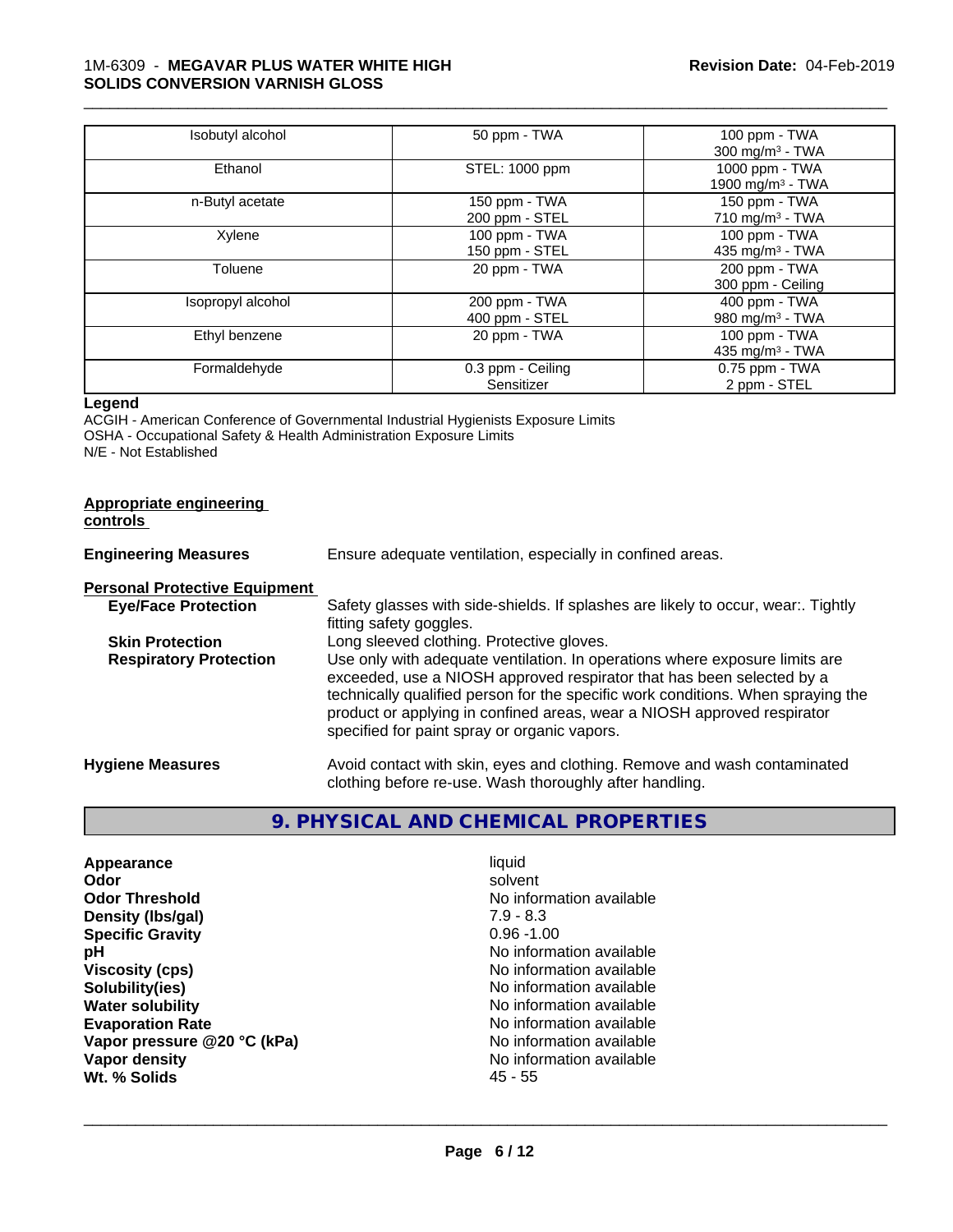| Vol. % Solids                        | $35 - 45$                |
|--------------------------------------|--------------------------|
| Wt. % Volatiles                      | $45 - 55$                |
| Vol. % Volatiles                     | $55 - 65$                |
| <b>VOC Regulatory Limit (g/L)</b>    | < 550                    |
| <b>Boiling Point (°F)</b>            | 167                      |
| <b>Boiling Point (°C)</b>            | 75                       |
| <b>Freezing Point (°F)</b>           | No information available |
| <b>Freezing Point (°C)</b>           | No information available |
| Flash Point (°F)                     | 58.0                     |
| Flash Point (°C)                     | 14.4                     |
| <b>Method</b>                        | <b>PMCC</b>              |
| Flammability (solid, gas)            | Not applicable           |
| <b>Upper flammability limit:</b>     | No information available |
| Lower flammability limit:            | No information available |
| <b>Autoignition Temperature (°F)</b> | No information available |
| <b>Autoignition Temperature (°C)</b> | No information available |
| Decomposition Temperature (°F)       | No information available |
| Decomposition Temperature (°C)       | No information available |
| <b>Partition coefficient</b>         | No information available |
|                                      |                          |

\_\_\_\_\_\_\_\_\_\_\_\_\_\_\_\_\_\_\_\_\_\_\_\_\_\_\_\_\_\_\_\_\_\_\_\_\_\_\_\_\_\_\_\_\_\_\_\_\_\_\_\_\_\_\_\_\_\_\_\_\_\_\_\_\_\_\_\_\_\_\_\_\_\_\_\_\_\_\_\_\_\_\_\_\_\_\_\_\_\_\_\_\_

#### **10. STABILITY AND REACTIVITY**

| <b>Reactivity</b>                         | No data available                                                                                                         |
|-------------------------------------------|---------------------------------------------------------------------------------------------------------------------------|
| <b>Chemical Stability</b>                 | Stable under normal conditions. Hazardous polymerisation<br>does not occur.                                               |
| <b>Conditions to avoid</b>                | Keep away from open flames, hot surfaces, static<br>electricity and sources of ignition. Sparks. Elevated<br>temperature. |
| <b>Incompatible Materials</b>             | Incompatible with strong acids and bases and strong<br>oxidizing agents.                                                  |
| <b>Hazardous Decomposition Products</b>   | Thermal decomposition can lead to release of irritating<br>gases and vapors.                                              |
| <b>Possibility of hazardous reactions</b> | None under normal conditions of use.                                                                                      |

**11. TOXICOLOGICAL INFORMATION**

**Product Information**

#### **Information on likely routes of exposure**

**Principal Routes of Exposure** Eye contact, skin contact and inhalation.

**Acute Toxicity** 

**Product Information** Repeated or prolonged exposure to organic solvents may lead to permanent brain and nervous system damage. Intentional misuse by deliberately concentrating and inhaling vapors may be harmful or fatal.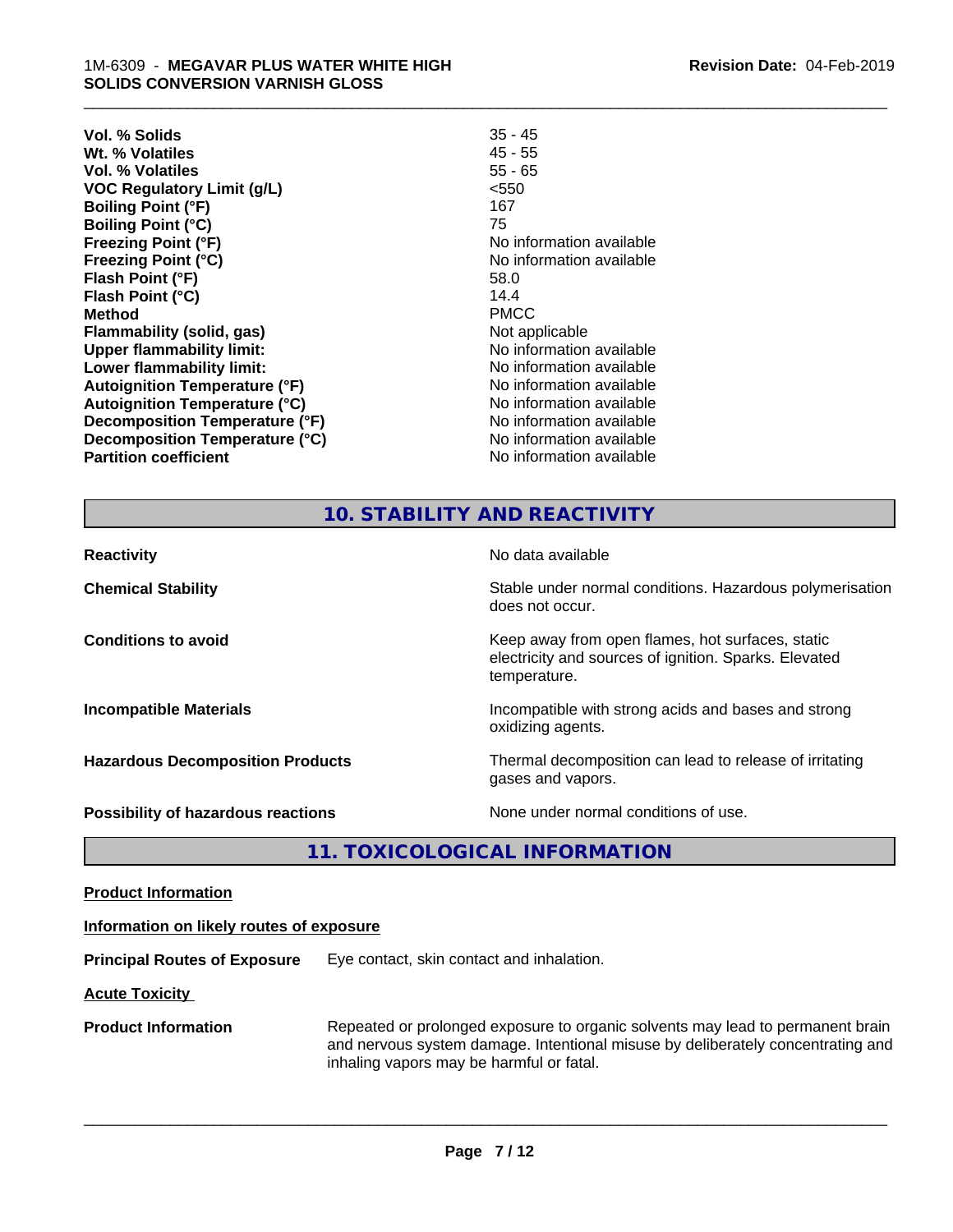#### **<u>Symptoms related to the physical, chemical and toxicological characteristics</u>**

| <b>Symptoms</b>                 | No information available                                                                                                                                                                                                                                      |
|---------------------------------|---------------------------------------------------------------------------------------------------------------------------------------------------------------------------------------------------------------------------------------------------------------|
|                                 | Delayed and immediate effects as well as chronic effects from short and long-term exposure                                                                                                                                                                    |
| Eye contact                     | Severely irritating to eyes. May cause burns. Risk of serious damage to eyes.                                                                                                                                                                                 |
| <b>Skin contact</b>             | May cause skin irritation and/or dermatitis. Prolonged skin contact may defat the<br>skin and produce dermatitis.                                                                                                                                             |
| Ingestion                       | Harmful if swallowed. Ingestion may cause irritation to mucous membranes. Small<br>amounts of this product aspirated into the respiratory system during ingestion or<br>vomiting may cause mild to severe pulmonary injury, possibly progressing to<br>death. |
| <b>Inhalation</b>               | Harmful by inhalation. High vapor / aerosol concentrations are irritating to the<br>eyes, nose, throat and lungs and may cause headaches, dizziness, drowsiness,<br>unconsciousness, and other central nervous system effects.                                |
| <b>Sensitization</b>            | May cause an allergic skin reaction                                                                                                                                                                                                                           |
| <b>Neurological Effects</b>     | No information available.                                                                                                                                                                                                                                     |
| <b>Mutagenic Effects</b>        | No information available.                                                                                                                                                                                                                                     |
| <b>Reproductive Effects</b>     | Possible risk of impaired fertility. Possible risk of harm to the unborn child.                                                                                                                                                                               |
| <b>Developmental Effects</b>    | No information available.                                                                                                                                                                                                                                     |
| <b>Target organ effects</b>     | No information available.                                                                                                                                                                                                                                     |
| <b>STOT - repeated exposure</b> | Causes damage to organs through prolonged or repeated exposure.                                                                                                                                                                                               |
| <b>STOT - single exposure</b>   | May cause disorder and damage to the. Respiratory system. Central nervous<br>system.                                                                                                                                                                          |
| Other adverse effects           | No information available.                                                                                                                                                                                                                                     |
| <b>Aspiration Hazard</b>        | May be harmful if swallowed and enters airways. Small amounts of this product<br>aspirated into the respiratory system during ingestion or vomiting may cause mild<br>to severe pulmonary injury, possibly progressing to death.                              |

#### **Numerical measures of toxicity**

**The following values are calculated based on chapter 3.1 of the GHS document**

| <b>ATEmix (oral)</b>                 | 6311 mg/ka |
|--------------------------------------|------------|
| <b>ATEmix (dermal)</b>               | 8539 mg/kg |
| <b>ATEmix (inhalation-dust/mist)</b> | 15.8 ma/L  |
| <b>ATEmix (inhalation-vapor)</b>     | 4004 ma/L  |

#### **Component Information**

| Chemical name                | Oral LD50             | Dermal LD50              | <b>Inhalation LC50</b>                |
|------------------------------|-----------------------|--------------------------|---------------------------------------|
| Isobutyl alcohol<br>78-83-1  | $= 2460$ mg/kg (Rat)  | $=$ 3400 mg/kg (Rabbit)  | $> 6.5$ mg/L (Rat) 4 h                |
| Ethanol<br>64-17-5           | $= 7060$ mg/kg (Rat)  |                          | $= 124.7$ mg/L (Rat) 4 h              |
| n-Butyl acetate<br>123-86-4  | $= 10768$ mg/kg (Rat) | $> 17600$ mg/kg (Rabbit) |                                       |
| Xvlene<br>1330-20-7          | $=$ 3500 mg/kg (Rat)  | $>$ 4350 mg/kg (Rabbit)  | $= 29.08$ mg/L (Rat) 4 h              |
| Toluene<br>108-88-3          | $= 2600$ mg/kg (Rat)  | $= 12000$ mg/kg (Rabbit) | $= 12.5$ mg/L (Rat) 4 h               |
| Isopropyl alcohol<br>67-63-0 | $= 1870$ mg/kg (Rat)  | $= 4059$ mg/kg (Rabbit)  | $= 72600$ mg/m <sup>3</sup> (Rat) 4 h |
| Ethyl benzene<br>100-41-4    | $=$ 3500 mg/kg (Rat)  | $= 15400$ mg/kg (Rabbit) | $= 17.2$ mg/L (Rat) 4 h               |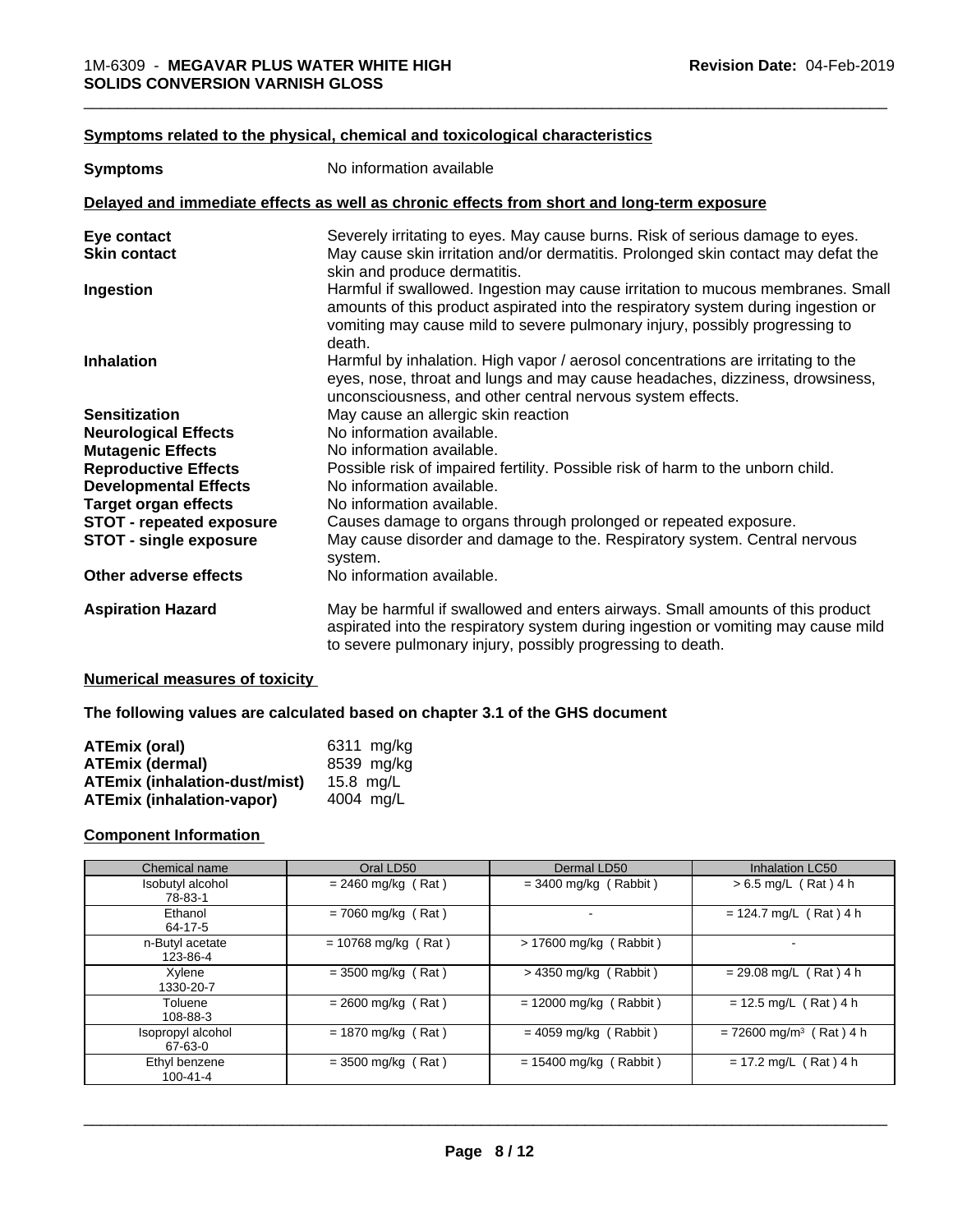| Formaldehyde<br>50-00-0                          | $= 100$ mg/kg (Rat) | $= 270$ mg/kg (Rabbit)                        | $= 0.578$ mg/L (Rat) 4 h |
|--------------------------------------------------|---------------------|-----------------------------------------------|--------------------------|
| Component<br>n-Butyl acetate<br>$123-86-4(5-10)$ |                     | Sensitization<br>non-sensitizing (guinea pig) |                          |
| Formaldehyde<br>$50-00-0$ ( 0.1 - 0.5 )          |                     | skin - positive (guinea pig)                  |                          |

\_\_\_\_\_\_\_\_\_\_\_\_\_\_\_\_\_\_\_\_\_\_\_\_\_\_\_\_\_\_\_\_\_\_\_\_\_\_\_\_\_\_\_\_\_\_\_\_\_\_\_\_\_\_\_\_\_\_\_\_\_\_\_\_\_\_\_\_\_\_\_\_\_\_\_\_\_\_\_\_\_\_\_\_\_\_\_\_\_\_\_\_\_

#### **Carcinogenicity**

*The information below indicateswhether each agency has listed any ingredient as a carcinogen:.*

| <b>Chemical name</b> | <b>IARC</b>         | <b>NTP</b>  | <b>OSHA</b> |
|----------------------|---------------------|-------------|-------------|
|                      | 2B - Possible Human |             | Listed      |
| Ethyl benzene        | Carcinoɑen          |             |             |
|                      | - Human Carcinogen  | Known Human | Listed      |
| Formaldehyde         |                     | Carcinogen  |             |

• Possible Cancer Hazard. Contains Formaldehyde which may cause cancer based on animal data. Risk of cancer depends on duration and level of exposure.

#### **Legend**

IARC - International Agency for Research on Cancer NTP - National Toxicity Program OSHA - Occupational Safety & Health Administration

### **12. ECOLOGICAL INFORMATION**

#### **Ecotoxicity Effects**

The environmental impact of this product has not been fully investigated.

#### **Product Information**

#### **Acute Toxicity to Fish**

No information available

#### **Acute Toxicity to Aquatic Invertebrates**

No information available

#### **Acute Toxicity to Aquatic Plants**

No information available

#### **Persistence / Degradability**

No information available.

#### **Bioaccumulation**

There is no data for this product.

#### **Mobility in Environmental Media**

No information available.

#### **Ozone**

Not applicable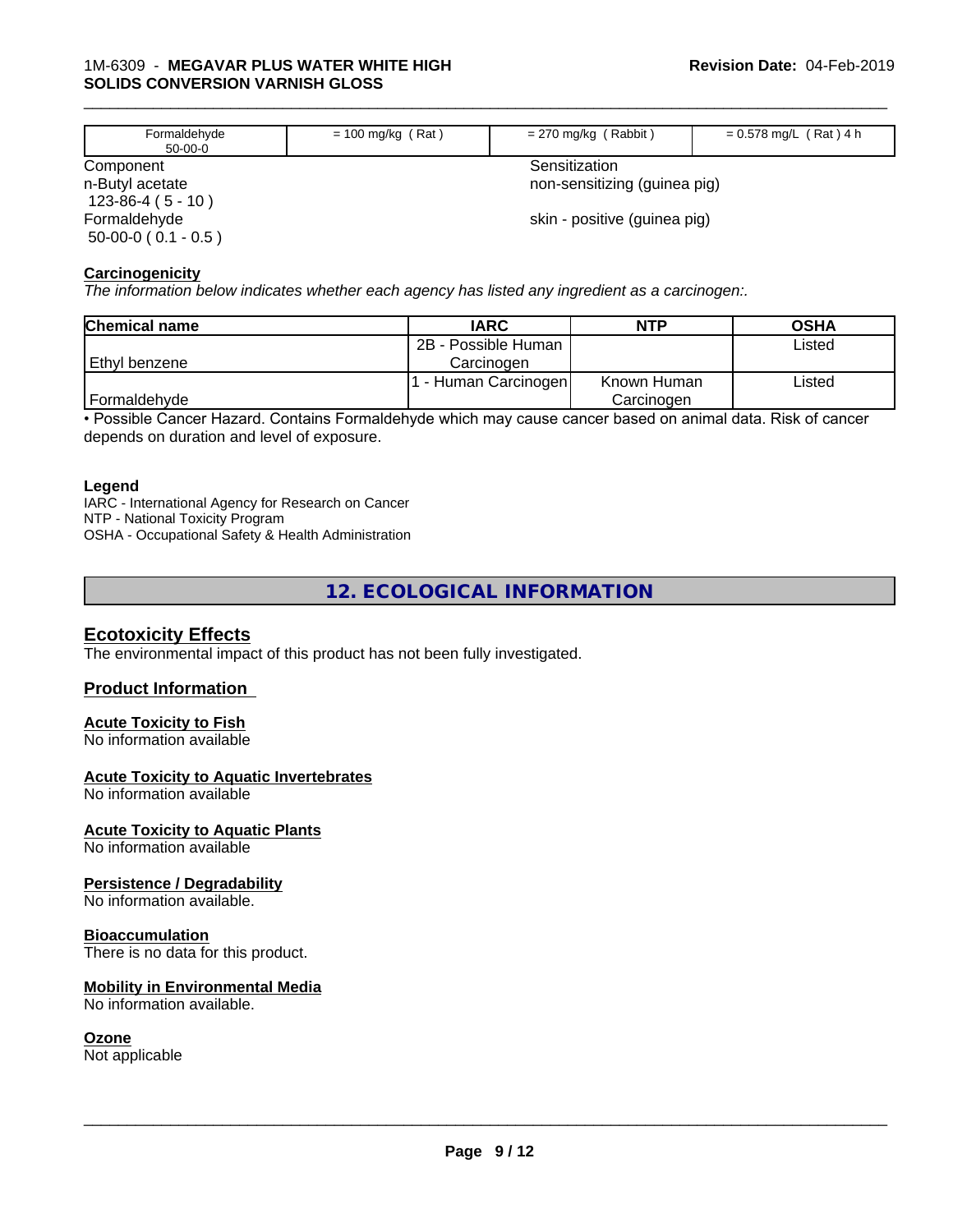#### **Component Information**

#### **Acute Toxicity to Fish**

n-Butyl acetate LC50: 18 mg/L (Fathead Minnow - 96 hr.) Xylene LC50: 13.5 mg/L (Rainbow Trout - 96 hr.) Ethyl benzene LC50: 12.1 mg/L (Fathead Minnow - 96 hr.)

#### **Acute Toxicity to Aquatic Invertebrates**

n-Butyl acetate EC50: 72.8 mg/L (Daphnia magna - 48 hr.) Ethyl benzene EC50: 1.8 mg/L (Daphnia magna - 48 hr.)

#### **Acute Toxicity to Aquatic Plants**

n-Butyl acetate EC50: 674.7 mg/L (Green algae (Scenedesmus subspicatus), 72 hrs.) Ethyl benzene EC50: 4.6 mg/L (Green algae (Scenedesmus subspicatus), 72 hrs.)

|                                                                                                                          | 13. DISPOSAL CONSIDERATIONS                                                                                                                                                                                               |
|--------------------------------------------------------------------------------------------------------------------------|---------------------------------------------------------------------------------------------------------------------------------------------------------------------------------------------------------------------------|
| <b>Waste Disposal Method</b>                                                                                             | Dispose of in accordance with federal, state, and local regulations. Local<br>requirements may vary, consult your sanitation department or state-designated<br>environmental protection agency for more disposal options. |
| <b>Empty Container Warning</b>                                                                                           | Emptied containers may retain product residue. Follow label warnings even after<br>container is emptied. Residual vapors may explode on ignition.                                                                         |
|                                                                                                                          | <b>14. TRANSPORT INFORMATION</b>                                                                                                                                                                                          |
| <b>DOT</b><br><b>Proper Shipping Name</b><br><b>Hazard class</b><br>UN-No.<br><b>Packing Group</b><br><b>Description</b> | <b>PAINT</b><br>3<br><b>UN1263</b><br>Ш<br>UN1263, PAINT, 3, II                                                                                                                                                           |
| <b>ICAO/IATA</b>                                                                                                         | Contact the preparer for further information.                                                                                                                                                                             |
| <b>IMDG/IMO</b>                                                                                                          | Contact the preparer for further information.                                                                                                                                                                             |
|                                                                                                                          | <b>15. REGULATORY INFORMATION</b>                                                                                                                                                                                         |

\_\_\_\_\_\_\_\_\_\_\_\_\_\_\_\_\_\_\_\_\_\_\_\_\_\_\_\_\_\_\_\_\_\_\_\_\_\_\_\_\_\_\_\_\_\_\_\_\_\_\_\_\_\_\_\_\_\_\_\_\_\_\_\_\_\_\_\_\_\_\_\_\_\_\_\_\_\_\_\_\_\_\_\_\_\_\_\_\_\_\_\_\_

## **International Inventories**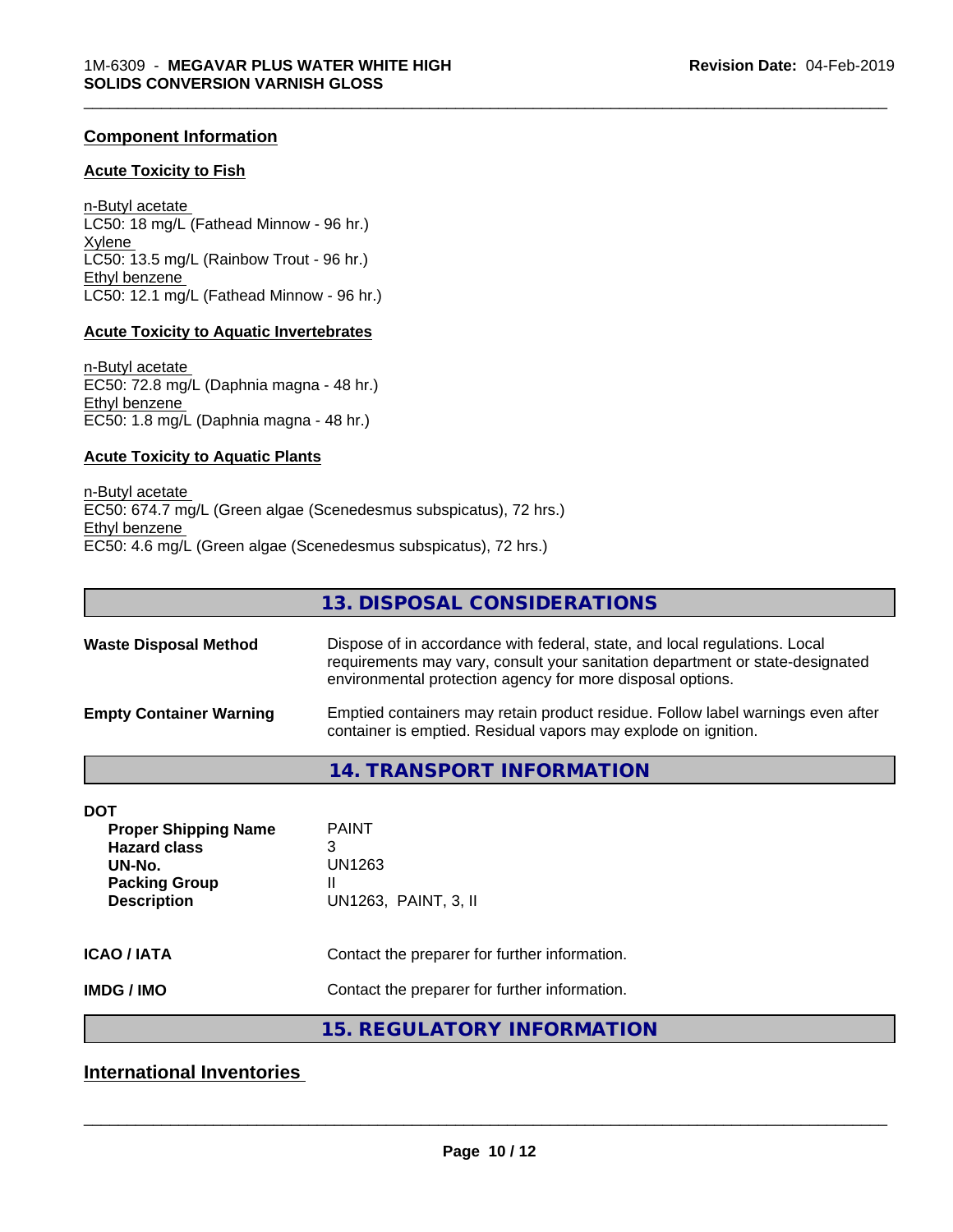| <b>TSCA: United States</b> | Yes - All components are listed or exempt. |
|----------------------------|--------------------------------------------|
| <b>DSL: Canada</b>         | Yes - All components are listed or exempt. |

## **Federal Regulations**

|  |  | <b>SARA 311/312 hazardous categorization</b> |
|--|--|----------------------------------------------|
|  |  |                                              |

| $\mathbf{u} \times \mathbf{v}$ , $\mathbf{u} \times \mathbf{u}$ , $\mathbf{u} \times \mathbf{u}$ , $\mathbf{u} \times \mathbf{u}$ , $\mathbf{u} \times \mathbf{u}$ , $\mathbf{u} \times \mathbf{u}$ |     |  |
|-----------------------------------------------------------------------------------------------------------------------------------------------------------------------------------------------------|-----|--|
| Acute health hazard                                                                                                                                                                                 | Yes |  |
| Chronic Health Hazard                                                                                                                                                                               | Yes |  |
| Fire hazard                                                                                                                                                                                         | Yes |  |
| Sudden release of pressure hazard                                                                                                                                                                   | N٥  |  |
| Reactive Hazard                                                                                                                                                                                     | N٥  |  |

#### **SARA 313**

Section 313 of Title III of the Superfund Amendments and Reauthorization Act of 1986 (SARA). This product contains a chemical or chemicals which are subject to the reporting requirements of the Act and Title 40 of the Code of Federal Regulations, Part 372:

| <b>Chemical name</b> | CAS No.        | Weight-%    | <b>CERCLA/SARA 313</b><br>(de minimis concentration) |
|----------------------|----------------|-------------|------------------------------------------------------|
| Xylene               | 1330-20-7      | $5 - 10$    | 1.0                                                  |
| Toluene              | 108-88-3       | 1 - 5       | 1.0                                                  |
| Isopropyl alcohol    | 67-63-0        | 1 - 5       | 1.0                                                  |
| Ethyl benzene        | $100 - 41 - 4$ | $1 - 5$     | 0.1                                                  |
| Formaldehyde         | $50-00-0$      | $0.1 - 0.5$ | 0.1                                                  |

\_\_\_\_\_\_\_\_\_\_\_\_\_\_\_\_\_\_\_\_\_\_\_\_\_\_\_\_\_\_\_\_\_\_\_\_\_\_\_\_\_\_\_\_\_\_\_\_\_\_\_\_\_\_\_\_\_\_\_\_\_\_\_\_\_\_\_\_\_\_\_\_\_\_\_\_\_\_\_\_\_\_\_\_\_\_\_\_\_\_\_\_\_

#### **Clean Air Act,Section 112 Hazardous Air Pollutants (HAPs) (see 40 CFR 61)**

This product contains the following HAPs:

| <b>Chemical name</b> | CAS No.        | Weight-%    | <b>Hazardous Air Pollutant</b> |
|----------------------|----------------|-------------|--------------------------------|
|                      |                |             | <u>(HAP)</u>                   |
| Xylene               | 1330-20-7      | $5 - 10$    | Listed                         |
| Toluene              | 108-88-3       | 1 - 5       | Listed                         |
| Ethyl benzene        | $100 - 41 - 4$ | 1 - 5       | Listed                         |
| Formaldehyde         | $50-00-0$      | $0.1 - 0.5$ | ∟isted                         |

#### **US State Regulations**

#### **California Proposition 65**

**A WARNING:** Cancer and Reproductive Harm– www.P65warnings.ca.gov

#### **State Right-to-Know**

| <b>Chemical name</b> | <b>Massachusetts</b> | <b>New Jersey</b> | Pennsylvania |
|----------------------|----------------------|-------------------|--------------|
| Isobutyl alcohol     |                      |                   |              |
| Ethanol              |                      |                   |              |
| n-Butyl acetate      |                      |                   |              |
| Xylene               |                      |                   |              |
| Toluene              |                      |                   |              |
| Isopropyl alcohol    |                      |                   |              |